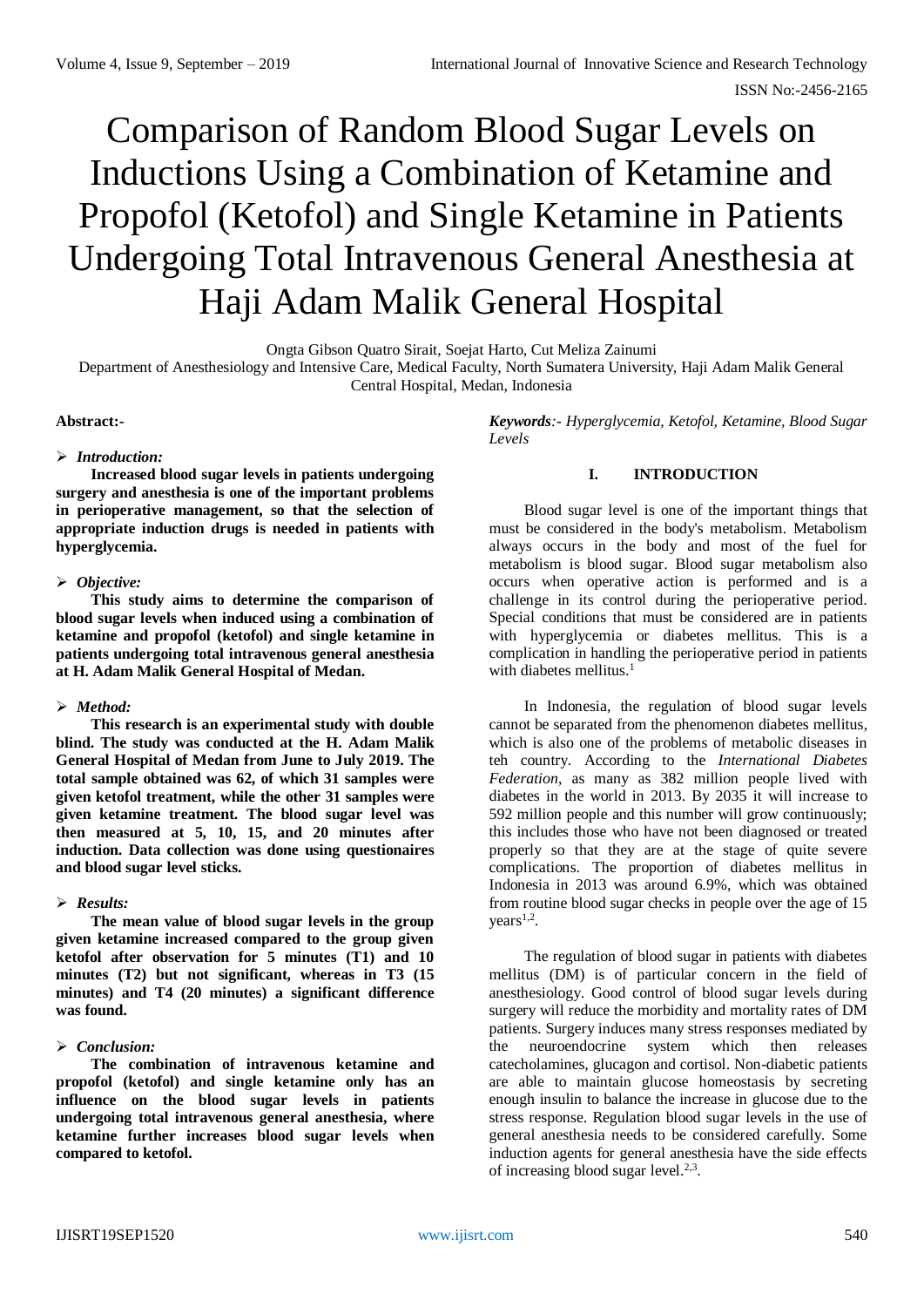#### ISSN No:-2456-2165

The system of ERAS, or Enhanced Recovery After Surgery, is one of the methods or provisions in the preparation and final follow-up of operative measures. Based on several hypotheses regarding carbohydrate levels, regulation of blood sugar levels is one of the key elements of ERAS in the preoperative period in individuals with diabetes (such as aspiration pneumonia due to delayed gastric emptying, hyperglycemia and some of the remaining symptoms). Patients with diabetes will have problems when emptying the stomach. Chronically, elevated glucose level can cause autonomic neuropathy and sympathetic nervous system dysfunction in cellular targets, such as neurons, that will produce nitric oxide, interstitial cells in the intestine, and intestinal hormone level. Regulation of blood sugar level is needed in pre, intra and post-operative measures on  $DM.<sup>4</sup>$ .

Trans-intravenous anesthesia is the main topic in this study. Study after study pretty much dominates this matter. Some well-known agents such as barbiturates, thiopental, propofol, ketamine, etc., are widely used as induction drugs in trans-intravenous anesthesia. Implementers of transintravenous anesthesia must know several principles such as TCI, or Target Controlled Infusion, which will also depend on the concentration. Thiophental is widely used in patients with ASA 1, while ketamine is the best and most widely used because of its few side effects. Meanwhile, propofol is very good for the effects of sedation and has a protective effect on the brain.<sup>5</sup>

The side effects of ketamine on increasing blood sugar levels are now receiving special attention. Ketamine works very significantly to increase blood flow to the brain, oxygen consumption, and intracranial pressure. Ketamine does not depress breathing. Muscle tone of the airways will be well controlled and airway reflexes are usually not disturbed. The use of ketamine has been linked to postoperative disorientation conditions, sensory illusions, perceptions and life-like dreams (which are called *emergent phenomena*). Several studies have proven that ketamine has a glucocorticoid effect, which is increasing blood sugar levels after administration in anesthesia. This is enough reason to give special attention to patients with diabetes mellitus and patients with prolonged use of steroid drugs<sup>3,6</sup>.

In its administration, Propofol also has an effect blood sugar levels. In some conditions, propofol and ketamine are often used together. Some studies explain that propofol lowers blood sugar levels or tends to cause hypoglycemia.<sup>2</sup> In another comparison, it was found that isoflurane would increase blood sugar levels.<sup>7,8</sup>.

Comparison of changes in blood sugar levels in the system has been widely studied in several studies. Acute hyperglycemia is one condition that often gets special attention after surgeries. Several studies found that ketamine increases blood sugar levels more than propofol. Other studies also compared adjuvants such as midazolam with propofol, in which there were no specific differences in the increase in blood sugar levels.<sup>9,10</sup>.

According to study conducted by Andolfatto et al (2012), the combination of ketamine-propofol (ketofol) resulted in an increase in blood glucose levels and was statistically related to an increase in blood glucose with a p value  $\leq 0.01$ . A study conducted by Sharma I et al on 100 patients who underwent surgery in India found that administration of ketamine 2 mg/kgBB caused an increase in blood glucose levels. This is because ketamine has a sympathomimetic effect and causes stimulation on adrenocortical function. Meanwhile, according to study by Kaviani et al (2014), administration of propofol caused a decrease in blood glucose levels. <sup>11</sup>

# **II. RESEARCH METHODS**

## *A. Research Design*

This is an experimental study that aims to determine the comparison of blood sugar levels when induced using a combination of ketamine and propofol (ketofol) and single ketamine in patients undergoing total intravenous general anesthesia at H. Adam Malik General Hospital of Medan.

## *B. Place and Time of Research*

The study was conducted at the Central Surgical Installation and Integrated Diagnostic Installation of H. Adam Malik General Hospital of Medan and began after ethical clearance was published until the number of samples was met.

## *C. Research Population and Samples*

The population of this study was all patients who underwent total intravenous general anesthesia at the Central Surgical Installation and Integrated Diagnostic Installation of H. Adam Malik General Hospital of Medan. The sample was patients who met the inclusion and exclusion criteria. After being calculated statistically, all samples were divided into 2 groups:

- a. Group A, who were given intravenous ketofol, namely ketamine and propofol (ratio 1: 1), where 100 mg of ketamine (50 mg/ml) was diluted with NaCl 0.9% to achieve a volume of  $10 \text{ ml} + 100 \text{ mg}$  propofol 1%. The total volume was 20 ml and each ml contained 5 mg of propofol + 5 mg of ketamine. The dose given was 1 ml for every 5 kg (31 samples)
- b. Group B, who were given intravenous ketamine 1 mg/kg (31 samples)

# *D. Research Criteria*

All patients underwent total intravenous general anesthesia at the Central Surgical Installation and Integrated Diagnostic Installation of H. Adam Malik General Hospital of Medan. The **Inclusion Criteria** included patients aged 18-65 years, patients with preoperative ASA I-II, patients with normoglycemia and patients with a BMI of 18.5-24.9 kg/m². The **Exclusion Criteria** included patients who had contra indications for propofol administration and patients who had contra indications for ketamine. And the **Drop-Out Criteria** included patients who experienced cardiac and pulmonary emergencies and patients who received rescue and or sedation within 20 minutes after induction.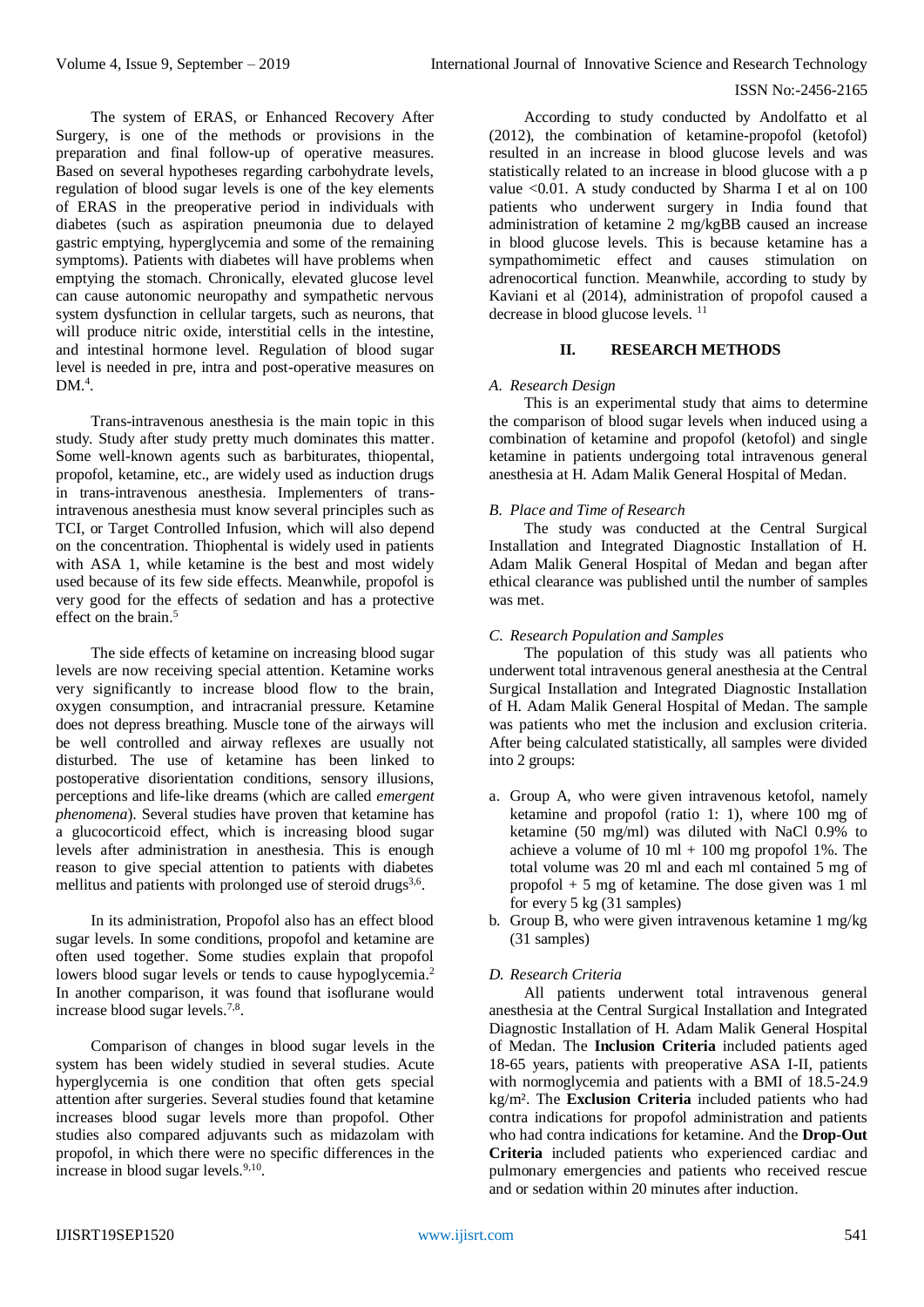## *E. Procedure*

The procedure of this research is as follows:

- 1. After obtaining approval from the ethics commission to conduct research, the research was started by collecting research subjects according to inclusion and exclusion criteria.
- 2. After patients were given an explanation on the objectives, benefits and procedures of the research and signed an agreement to participate, interviews were conducted with a questionnaire to find out the data needed by the researcher.
- 3. After the patients arrived in the surgical waiting room, they were re-examined for their identity, diagnosis, anesthesia plan, access to infusion before signing in.
- 4. The patients were then taken to the operating room and fitted with a standard monitor (ECG, blood pressure, heart rate, breathing frequency, oxygen saturation).
- 5. Blood sugar levels were measured before induction.
- 6. Both groups of patients were then given an SA injection of 0.01 mg/KgBB and midazolam injection of 0.05 mg/kgBB.
- 7. Two anesthetic agents were given for induction in each group; group A was given a combination of ketamine and propofol (ketofol) and group B a single ketamine
- 8. Blood sugar levels were measured at 5, 10, 15, and 20 minutes after induction.

9. Data were then recorded in each experimental group 10.Data analysis was performed with SPSS

# *F. Statistic Analysis*

Data will be analyzed descriptively to see the frequency distribution of the studied variable. If the data is normally distributed, a difference test will be performed using an unpaired t-test with a significance of  $p < 0.05$ .

# **III. RESEARCH RESULTS**

## *Sample Characteristics*

This research was conducted for 1 month, in June-July 2019, at the H. Adam Malik General Hospital of Medan. This study aims to determine the comparison of blood sugar levels when induced using a combination of ketamine and propofol (ketofol) and single ketamine in patients undergoing total intravenous general anesthesia at H. Adam Malik General Hospital of Medan*.*

Samples obtained in this study amounted to 62 samples that fit the inclusion and exclusion criteria, with a group of 31 samples given ketofol and group 31 samples given ketamine. Characteristics of the sample are shown in Table 1.

|                                 | <b>Treatment</b> |                  |                 |                  |              |               |          |
|---------------------------------|------------------|------------------|-----------------|------------------|--------------|---------------|----------|
| <b>Characteristics</b>          | <b>Ketofol</b>   |                  | <b>Ketamine</b> |                  | <b>Total</b> |               | p value  |
|                                 | n                | $\frac{0}{0}$    | n               | $\frac{0}{0}$    | $\mathbf n$  | $\frac{0}{0}$ |          |
| Gender, n (%)                   |                  |                  |                 |                  |              |               |          |
| Male                            | 15               | 41,7             | 21              | 58,3             | 36           | 67,7          | 0.001    |
| Female                          | 16               | 61,5             | 10              | 38,5             | 26           | 32,3          |          |
| Age (mean $\pm$ SD)             |                  | $41,42 \pm 1.36$ |                 | $45,58 \pm 0,44$ |              |               | 0.001    |
| Types of procedure, n (%)       |                  |                  |                 |                  |              |               |          |
| Gastroscopy                     | 13               | 43,3             | 17              | 56,6             | 30           | 48,4          |          |
| <b>ERCP</b>                     | 3                | 50,0             | 3               | 50,0             | 6            | 9,7           | 0.001    |
| <b>Bronchoscopy</b>             | 8                | 57,1             | 6               | 42,9             | 14           | 22,6          |          |
| Colonoscopy                     | 7                | 58,3             | 5               | 41,7             | 12           | 19,4          |          |
| ASA, $n$ $%$                    |                  |                  |                 |                  |              |               |          |
|                                 | $\tau$           | 53,8             | 6               | 46,2             | 13           | 21,0          | 0.001    |
| $\overline{2}$                  | 24               | 49,0             | 25              | 51,0             | 49           | 79,0          |          |
| RBS Level Before Treatment (T0) |                  |                  |                 |                  |              |               |          |
| $(mean \pm SD)$                 |                  | $119,4 \pm 5,1$  |                 | $100,7 \pm 2,3$  |              |               | $0,166*$ |
| <b>Total</b>                    | 31               | 100.0%           | 31              | 100.0%           | 62           | 100.0%        |          |

Table 1:- Sample Characteristics

\* *Kolmogorov-Smirnov Normality Test*

Table 1 shows the distribution of sample characteristics by treatment groups. The male patients in both ketofol and ketamine groups were 41.7% and 67.7% respectively, while the female patients in the ketofol and ketamine groups were 61.5% and 38.5%, respectively. From the test results for the characteristics of age, sex, type of procedure, and ASA, the p value obtained in the normality test was less than 0.05, which meant that the data were not normally distributed. However, on the characteristics of RBS Level before treatment (T0), the p value was greater than 0.05, which meant that the data were normally distributed.

The samples in this study were mostly from the type of gastroscopy procedure, which were 30 samples (48.4%), followed by bronchoscopy with 14 samples (22.6%). Meanwhile, the least number of samples came from ERCP patients, which was 6 samples (9.7%). Most of the patients in this study received ASA 2, amounting to 49 cases (79%). The ketofol group included 24 samples (49%); while in the ketamine group, the majority had ASA 2, which was 51%.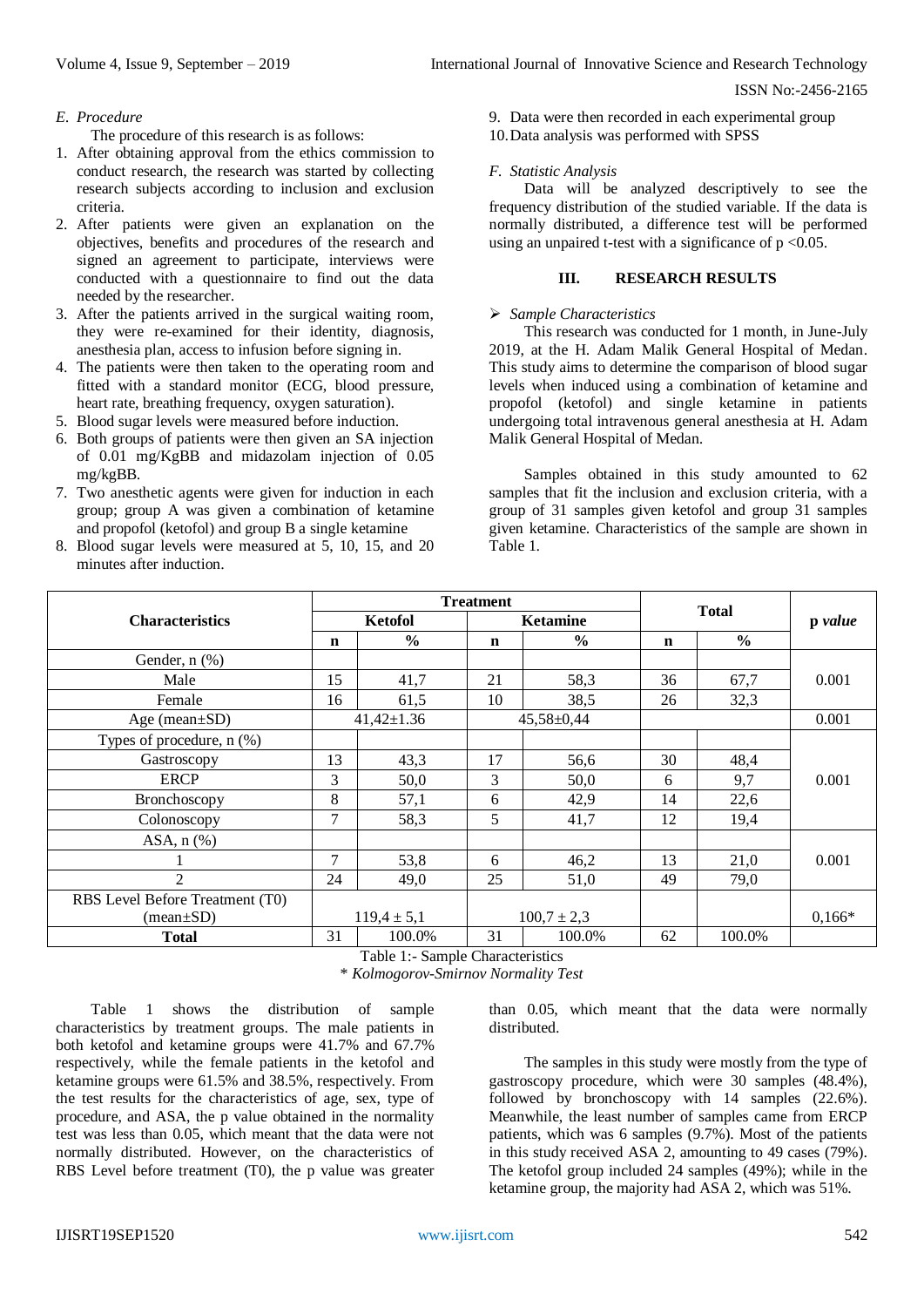ISSN No:-2456-2165

 *Comparison of random blood sugar levels on induction using a combination of ketamine and propofol (ketofol) and single ketamine in patients undergoing total intravenous general anesthesia at T1 (Minute 5)*

Comparison of random blood sugar levels in the group of ketamine and propofol (ketofol) combination and the group of single ketamine at T1 (Minute 5)

| Group                 | <b>RBS</b> Level<br>(Mean±SD) mg/dl | p Value |
|-----------------------|-------------------------------------|---------|
| Ketofol               | $126.8 \pm 22.5$                    | 0.58    |
| Ketamine              | $121.5 \pm 18.9$                    |         |
| $\alpha$ Value < 0.05 |                                     |         |

Table 2:- Comparison of random blood sugar levels in the group of ketamine and propofol (ketofol) combination and the group of single ketamine at T1 (Minute 5)

Based on Table 2, it was found that the mean value of random blood sugar (RBS) level in the group given Ketofol at T1 observation was  $126.8\pm 2.22.5$  mg/dl and in the group given single ketamine was  $121.5\pm18.9$  mg/dl. There was no statistically significant difference between the RBS values in the ketofol and single ketamine groups on T1 observation with  $p = 0.58$ .

 *Comparison of random blood sugar levels on induction using a combination of ketamine and propofol (ketofol) and single ketamine in patients undergoing total intravenous general anesthesia at T2 (Minute 10)*

Comparison of random blood sugar levels in the group of ketamine and propofol (ketofol) combination and the group of single ketamine at T2 (Minute 10)

| Group                 | <b>RBS</b> Level<br>(Mean±SD) | p Value |  |
|-----------------------|-------------------------------|---------|--|
| Ketofol               | $152.8 \pm 26.6$              |         |  |
| Ketamine              | $169.3\pm43.1$                | 0.067   |  |
| $\alpha$ Value < 0.05 |                               |         |  |

Table 3:- Comparison of random blood sugar levels in the group of ketamine and propofol (ketofol) combination and the group of single ketamine at T2 (Minute 10)

Based on Table 3, it was found that the mean value of random blood sugar (RBS) level in the group given ketofol at T2 observation was  $152.8 \pm 26.6$  mg/dl and in the group given single ketamine was 169.343.1 mg/dl. There was no statistically significant difference between the RBS values in the ketofol and single ketamine groups on T2 observation with  $p = 0.067$ .

 *Comparison of random blood sugar levels on induction using a combination of ketamine and propofol (ketofol) and single ketamine in patients undergoing total intravenous general anesthesia at T3 (Minute 15)*

Comparison of random blood sugar levels in the group of ketamine and propofol (ketofol) combination and the group of single ketamine at T3 (Minute 15)

| Group                 | <b>RBS</b> Level<br>$(Mean \pm SD)$ | p Value |  |
|-----------------------|-------------------------------------|---------|--|
| Ketofol               | $166.1 \pm 28.1$                    |         |  |
| Ketamine              | $202.7 + 49.8$                      | 0.001   |  |
| $\alpha$ Value < 0.05 |                                     |         |  |

Table 4:- Comparison of random blood sugar levels in the group of ketamine and propofol (ketofol) combination and the group of single ketamine at T3 (Minute 15)

Based on Table 4, it was found that the mean value of random blood sugar (RBS) level in the group given ketofol at T3 observation was  $166.1 \pm 28.1$  mg/dl and in the group given single ketamine was  $202.7 \pm 49.8$  mg/dl. There was no statistically significant difference between the RBS values in the ketofol and single ketamine groups on T3 observation with  $p = 0.001$ .

 *Comparison of random blood sugar levels on induction using a combination of ketamine and propofol (ketofol) and single ketamine in patients undergoing total intravenous general anesthesia at T4 (Minute 20)*

Comparison of random blood sugar levels in the group of ketamine and propofol (ketofol) combination and the group of single ketamine at T4 (Minute 20)

| Group                 | <b>RBS</b> Level<br>(Mean±SD) | p Value |  |
|-----------------------|-------------------------------|---------|--|
| Ketofol               | $177.8 \pm 28.1$              |         |  |
| Ketamine              | $226.5 \pm 49.8$              | 0.001   |  |
| $\alpha$ Value < 0.05 |                               |         |  |

Table 5:- Comparison of random blood sugar levels in the group of ketamine and propofol (ketofol) combination and the group of single ketamine at T4 (Minute 20)

Based on Table 5, it was found that the mean value of random blood sugar (RBS) level in the group given ketofol at T4 observation was  $177.8 \pm 28.1$  mg/dl and in the group given single ketamine was 226.5±49.8 mg/dl. There was no statistically significant difference between the RBS values in the ketofol and single ketamine groups on T4 observation with  $p = 0.001$ .

 *Comparison of random blood sugar levels in the group induced with a combination of ketamine and propofol (ketofol) and the group induced with single ketamine on observations T1 to T4*

Comparison of random blood sugar levels in the group induced with a combination of ketamine and propofol (ketofol) and the group induced with single ketamine on observations T1 to T4 it was found that the mean value of random blood sugar (RBS) levels in the group given ketofol on observations T1 to T4 tended to increase, with the highest value of random blood sugar level of 177.8 mg/dl; likewise, the mean value of random blood sugar (RBS) levels in the group given ketamine on observations T1 to T4 also tended to increase, with the highest value of random blood sugar level of 226.5 mg/dl.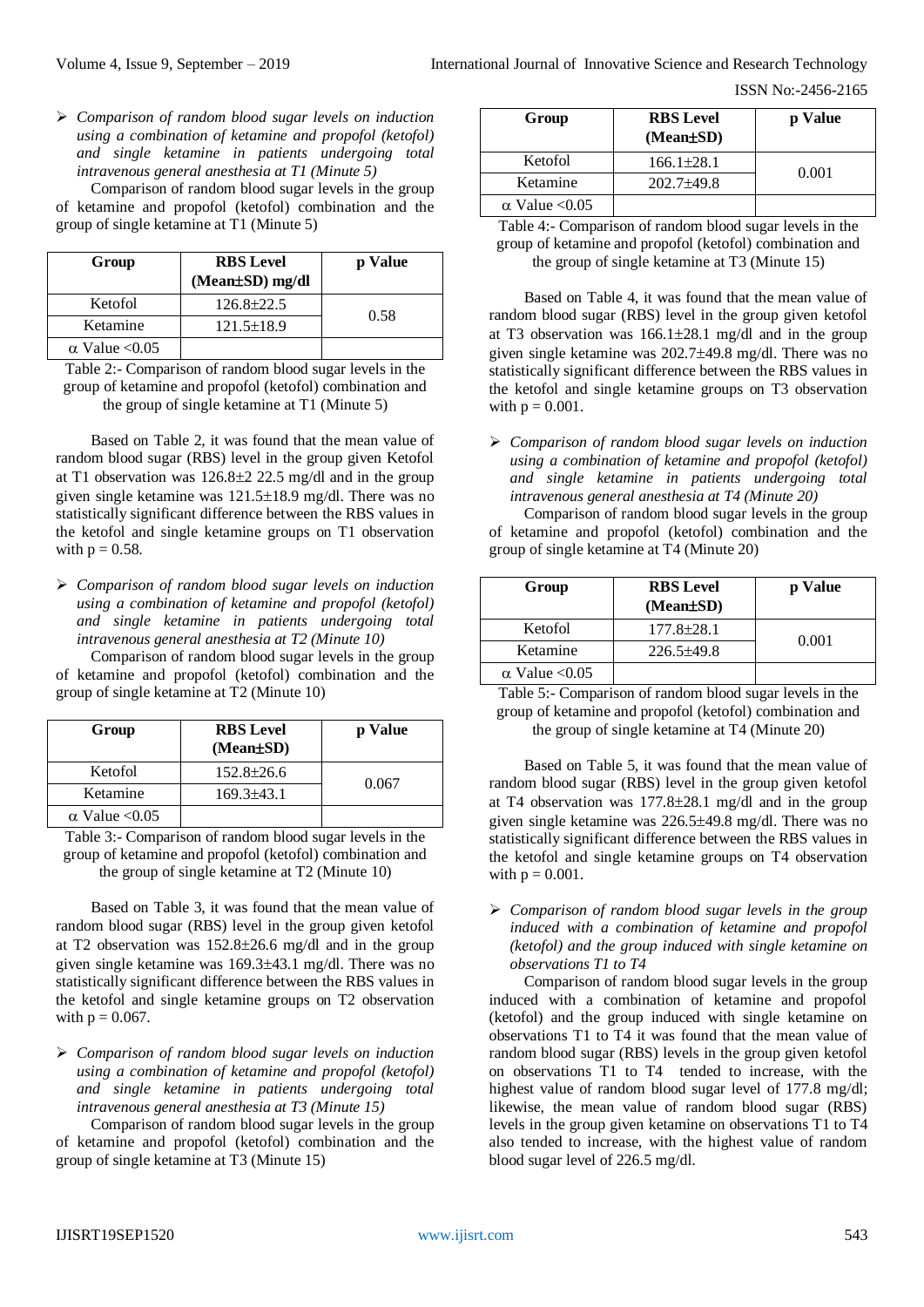#### ISSN No:-2456-2165

## **IV. DISCUSSION**

This study was conducted in July 2019 using data obtained directly from all patients undergoing total general intravenous anesthesia at the Central Surgical Installation and Integrated Diagnostic Installation at H. Adam Malik General Hospital of Medan. This study aims to determine the comparison of random blood sugar levels on inductions using a combination of ketamine and propofol (ketofol) and single ketamine in patients undergoing TOTAL INTRAVENOUS GENERAL ANESTHESIA. This research is an experimental study with 62 research samples.

Based on Table 1, it was found that the majority of the samples in this study received gastroscopy procedure, which was 30 samples (48.4%). This is consistent with the data at the Integrated Diagnostic Installation of H. Adam Malik General Hospital of Medan for the last 3 years (2016-2018), where gastoscopy was the most frequently performed procedure: 806 times in 2018, 852 times in 2017, and 821 times in 2016.

Based on Table 2 and Table 3, it was found that the mean value of random blood sugar (RBS) level in the group given ketamine was higher than the initial mean value of random blood sugar (RBS) level (T0) compared to the group given ketofol after 5 minutes of observation (T1). Similarly on T2 observation, as described in Table 4.3, the mean value of random blood sugar (RBS) level in the group given ketamine was higher than the ketofol group, although there was no statistically significant difference between the mean values of random blood sugar (RBS) level in the ketofol combination group and the single ketamine group on T1 and T2 observations.

Based on observations T3 and T4 in Table 3 and Table 4, it was found that the mean values of random blood sugar (RBS) levels in the group given ketofol and in the group given ketamine experienced significant differences, with the ketamine group tending to have higher random blood sugar levels compared to the ketofol group. This is in accordance with the peak plasma time of ketamine which ranges from 5- 10 minutes, so that in the next minute (15th minute and 20th minute), the random blood sugar level in patients given single ketamine increase significantly compared with patients given a combination of ketofol.

The results of this study are consistent with research conducted by Sharma et al on 100 patients who underwent surgery in India, where the administration of ketamine 2 mg/kgBB turned out to cause an increase in blood glucose levels. This is because ketamine has a sympathomimetic effect and causes the stimulation of adrenocortical function. While the study of Kaviani et al (2014) reported that Propofol administration resulted in a decrease in blood glucose levels. 11

Ketamine has a sympathomimetic effect caused by the release of centrally mediated catecholamines and has an effect for catecholamine inhibition. Anesthetic drugs will basically have a sympathomimetic effect and affect the

endocrine system in the human body, especially the regulation of blood glucose levels. The mechanism for increasing blood glucose levels is very complex. One opinion held is that anesthetic drugs directly suppress pancreatic beta cells through the release of catecholamines and result in decreased insulin production, while propofol will not increase blood sugar levels because it suppresses or decreases the stress response so that the levels of catecholamines and cortisol decline.<sup>20</sup>

The effect of propofol on blood glucose levels has also been examined by Johan et al in their study, which comparied the effect of induction of propofol with etomidate on blood sugar levels. Johan et al's results found that propofol reduced blood sugar levels at a dose of 2.5 ml/kgBW. In some conditions,the combination of propofol and ketamine is often used together. Some studies explain that propofol lowers blood sugar levels or tends to cause hypoglycemia, whereas ketamine results in increased blood pressure.<sup>2</sup> The combination of propofol and ketamine is expected to maintain a more stable blood glucose level during a stress response. This might also be caused by the faster onset of propofol (40 seconds) compared to ketamine (2-4 minutes), so that on induction using a combination of ketamine and propofol (ketofol), the propofol effect first suppresses the sympathetic effect rather than the surgical response so that blood sugar levels can be pressed. So when the effects of ketamine start working to stimulate the sympathetic system which causes an increase in blood sugar level, the blood sugar level does not increased too high.

## **V. CONCLUSION**

- 1. Induction using a combination of ketamine and propofol (ketofol) reduces random blood sugar levels more compared to single ketamine, especially at T3 (15th minute) and T4 (20th minute).
- 2. The combination of intravenous ketamine and propofol (ketofol) has an influence on random blood sugar levels in patients undergoing total intravenous general anesthesia.
- 3. Single intravenous ketamine has an influence on random blood sugar levels in patients undergoing total intravenous general anesthesia.

#### **REFERENCES**

- [1]. Arphad T. General Anasthesia. Fac Pharm Univ Debreem. 2014;14–7.
- [2]. Brown EN, Lydic R, Schiff ND. General Anesthesia, Sleep, and Coma. Schwartz RS, editor. N Engl J Med. 2010 Dec;363(27):2638–50.
- [3]. Stevenson C. Ketamine: A Review. Updat Anaesth.  $2007:1-5$ .
- [4]. Pędziwiatr M, Mavrikis J, Witowski J, Adamos A, Major P, Nowakowski M, et al. Current status of enhanced recovery after surgery (ERAS) protocol in gastrointestinal surgery. Med Oncol. 2018 May;35(6):95.
- [5]. Peltoniemi MA, Hagelberg NM, Olkkola KT, Saari TI. Ketamine: A Review of Clinical Pharmacokinetics and